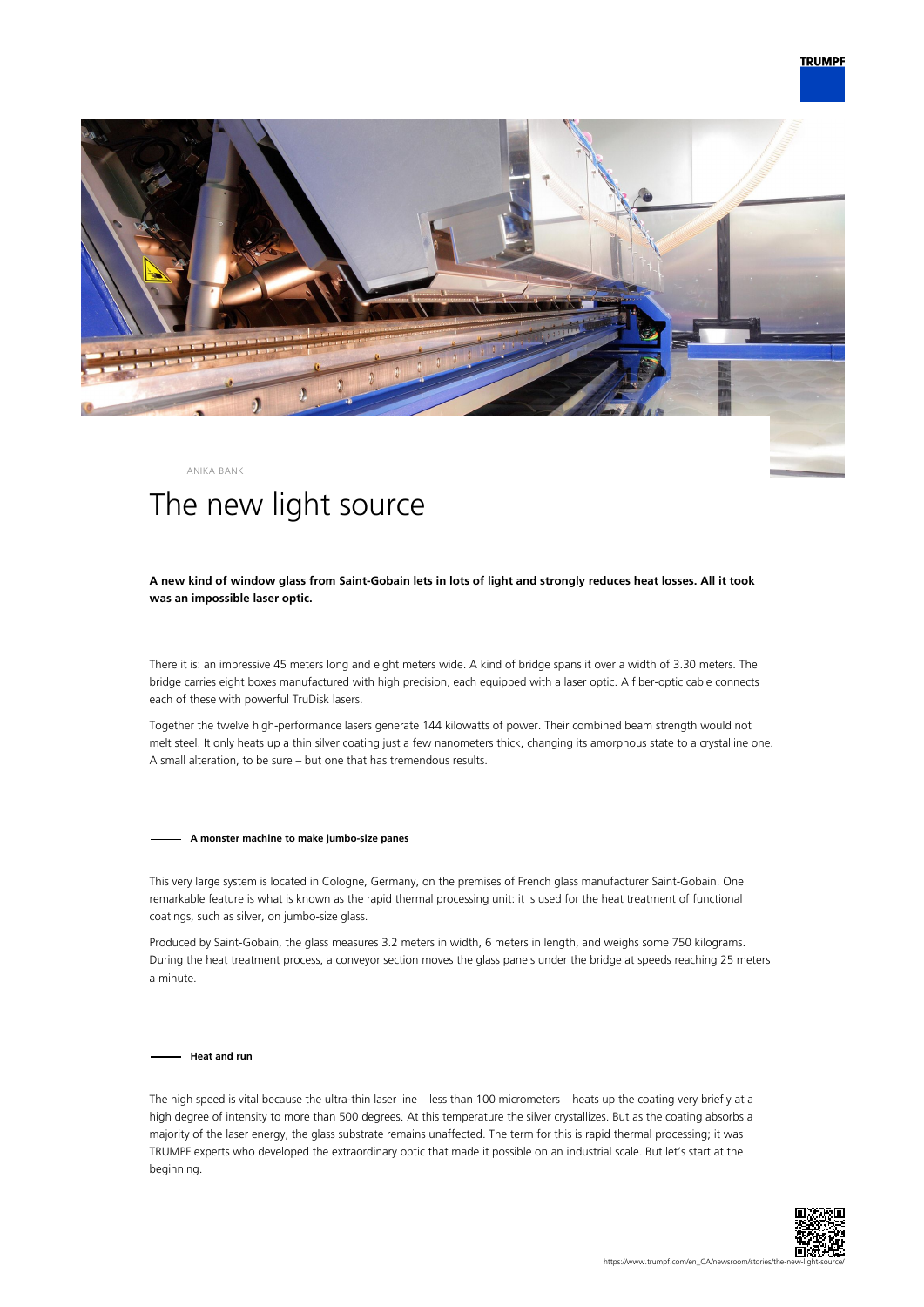

Laws dictate that window glass must use what is known as low-emissivity, or low-e, glass. This is glass coated with an ultrathin sputtered metal coating, such as silver encapsulated in-side a precise sequence of layers to impart all required functions.

The functional layer reflects infrared rays in both directions, inwards and outwards; in other words, it reduces the glass's emissivity while allowing heat to remain inside the house and ensuring considerable transmission of visible light.

## **Sounds simple, but …**

As long as ten years ago, Saint-Gobain launched a project aimed at developing glass that fulfilled the statutory energyefficiency requirements of triple glazing but was as transparent as double glazing. The experts were sure this could be done by changing one element: if the silver coating on glass could be changed from an amorphous state to a crystalline one, its conductivity would increase by around 20 percent – as would its insulating effect. Sounds easy, but it's not.

## **Theory shattered by reallity?**

Coatings are in an amorphous state when they are applied in cold environments. They must be crystallized during a subsequent thermal process. While this is being done, the temperature of the glass substrate must remain under 150 degrees so that the glass can be easily processed further.

Lorenzo Canova, RTP project leader at Saint-Gobain Glass Germany, says: "We were sure that a short, high burst of heat that heats only the coating and not the glass substrate can be accomplished only using a laser with high efficiency." The glass specialists developed a laboratory facility with a complex laser unit as its centerpiece. Using rapid thermal processing, they created a procedure that enabled them to verify their chosen approach. So far, so good.



An ultrathin laser line — thinner than 100 micrometers — briefly heats the functional coating on sheets of glass to over 500 degrees. Image: Ralf Kreuels



Heating the glass coating very briefly to a high temperature is an essential part of the hardening process. The glass experts at Saint-Gobain spent five years working on their rapid thermal processing method. Image: Ralf Kreuels

But making this system suitable for industrial use proved to be a technical impossibility. "We got in touch with Manz, a hightech machine manufacturer in Reutlingen," Canova explains. The experts there eventually brought TRUMPF on board – and a four-year development partnership got under way.

Saint-Gobain was clear about what it needed its partners to provide: the solution had to be robust, suitable for industrial use, cost-effective and compatible with typical glass sizes.

#### **Live data collection**

The Manz employees involved in the project start by working on the development of a new conveyor path and added it to an existing unit in Cologne. "We had never designed such a jumbo-sized and highly accurate glass conveyor.

The biggest challenge was achieving consistently high synchronization, which is crucial to the laser process," explains Axel Zemler, senior mechanical-design engineer at Manz. During a six-month live test run, the specialists in Reutlingen together

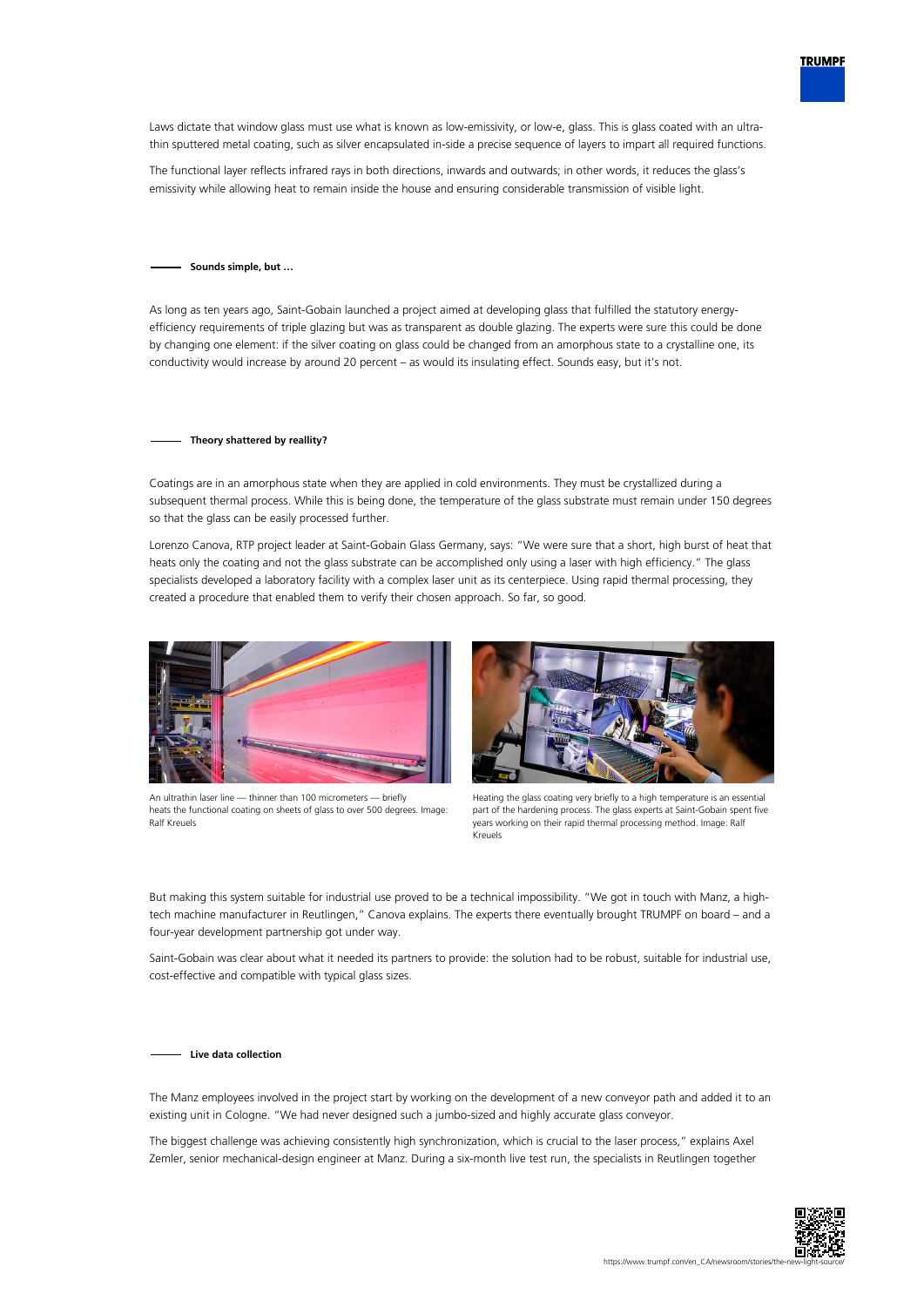

with Saint-Gobain teams collected and evaluated data for the construction of the new system. This data was also crucial for the developers at TRUMPF.

Michael Lang, from microtechnology industry management at TRUMPF, says: "It was our job to deliver the lasers and optics, because it was clear that several would be needed. It's simply a technical impossibility to create such a long line with one single optic. No machine in the world could make lenses and reflectors with these dimensions." Using the data collected in Manz as well as Saint-Gobain's process and product expertise, the laser experts set to work.

### **Tamed beam**

Although the core team of five employees could rely on the combined laser expertise of their colleagues from Schramberg and Ditzingen, there were two problems that pushed them to their limits. As Lang describes it, "We needed to guarantee a laser beam that was extremely homogeneous; that is, within a range of plus/minus five percent. If heat is applied unevenly, the coating is very unforgiving and immediately goes streaky."

But not just that: homogeneity also had to be guaranteed in the areas where the laser beams from two adjacent optics meet each other.

### **Drop the beam to catch the waves**

To ensure an unusually high level of individual beam uniformity, the team developed a new kind of optic in which the laser beam is especially formed until it has achieved the necessary uniformity. Lang explains, "An optic like this didn't exist before. It's built around core TRUMPF know-how."

The optic features an impressively low line width and a high depth of field, and it can be used with the most powerful lasers available on the market. For homogeneous transitions between the individual beams, the TRUMPF experts resorted to a procedure that has been mastered by just a few in the industry: wave optics simulation.

He continues: "We took our expertise to the next level in this project. That was the only way we were able to understand the interference effects at the ends of the line segment – by means of precise mathematical calculation – and to check that the homogeneous beam path could be reproduced across the full width of the glass."

#### **Safely shielded**

The laser process was tested on a model system at Saint-Gobain's development center in Thourotte in northern France, and only then – to some extent in parallel – transferred to the industrial pilot machine.

The extremely highpower levels of the laser line meant the mechanical engineers at Manz had to equip the inline system with certain extras. Along with the high-precision conveyor section, they supplied the bridge with the boxes housing the optics.



# **"Thanks to the new process, we are in a position to create brand-new products."**

Lorenzo Canova, project manager for rapid thermal processing at Saint-Gobain

The process called for maximum manufacturing precision. "The laser light shield we had to install around the laser line was a first for us," Zemler explains. Beam traps, as they are known, are located both underneath and above the conveyor section.

He adds, "Depending on the coating type, the laser beam either goes through the glass and must be captured and cooled down below it, or is reflected back from the surface. In that case, you need the protection on top."